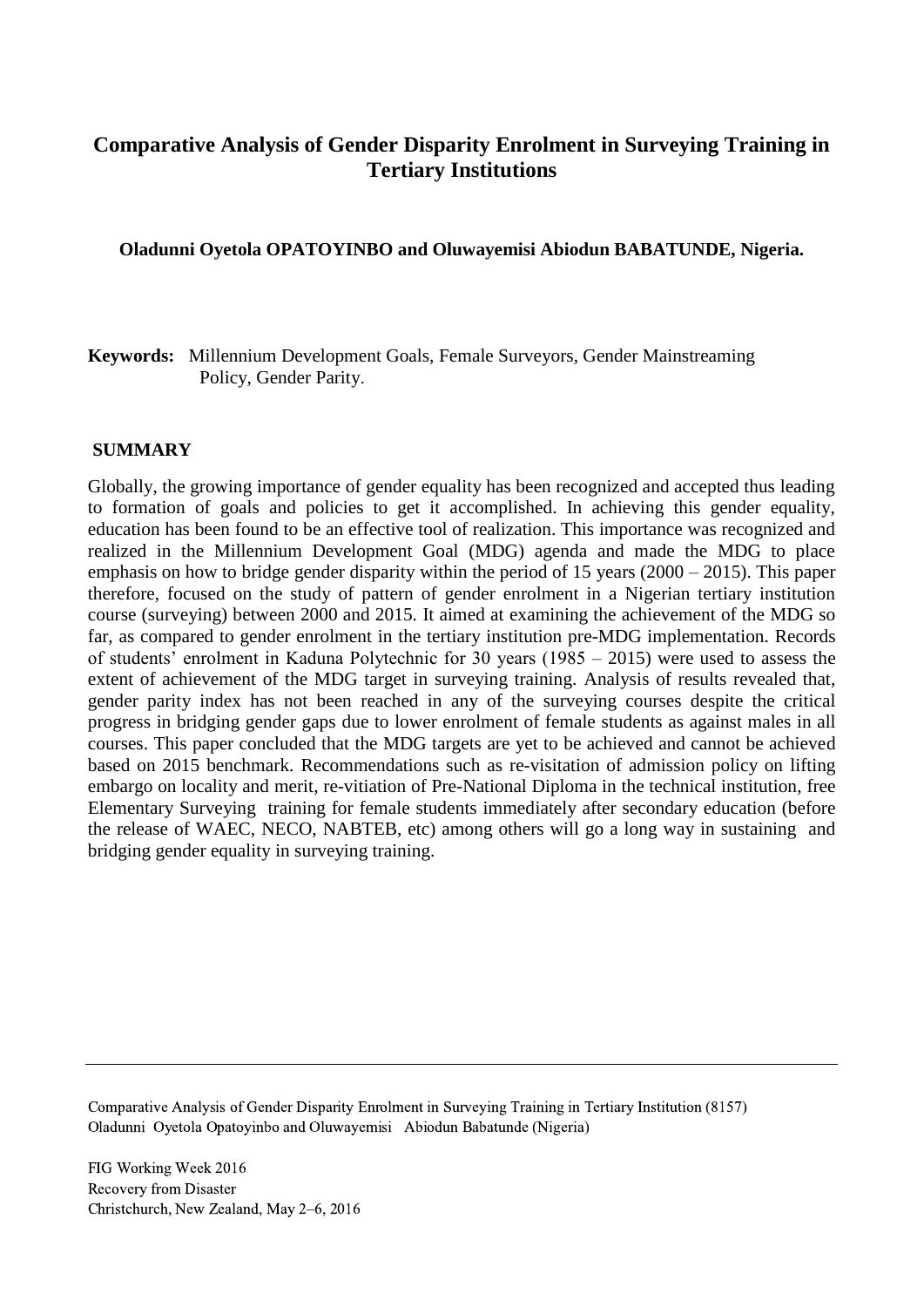# **Comparative Analysis of Gender Disparity Enrolment in Surveying Training in Tertiary Institutions**

## **Oladunni Oyetola OPATOYINBO and Oluwayemisi Abiodun BABATUNDE, Nigeria.**

## **1.0 Introduction**

Globally, the growing importance of gender equality has been recognized, accepted and become a matter of concern. The growing disparity has become so endemic that the society is finding it difficult to proffer solutions (Opatoyinbo, et al., 2015). Major reason is rooted in tradition and cultural practices which play fundamental role in ascribing status to men and women. UNESCO (1995), in addition to this statement said that the gap between the male and female literacy rates is not just about men and women and the educational opportunities provided for them, but it is also a statement about the society's development, and its capacity and willingness to provide such opportunities

Today, inequalities still persist in certain regions of the world and more prominent in some sectors, of which education is one. This imbalance is noticeable in gender enrolment at all levels and types of education, as well as across various disciplines and programmes, especially at the tertiary level.

In Nigeria, women constitute more than 50% of the population, and are supposed to be well represented in science and technology. Vocational and technical education have been considered to be an easy access to what gives an individual the skills to live, learn and work as a productive citizens in a global society. Unfortunately the enrolment of female in vocational and technical courses in Nigerian tertiary institutions is not encouraging. Studies showed that gender disparities are more prevalent at the tertiary level of education particularly in Nigeria and other developing countries. Although, it is true that the Nigeria government is fair in location of tertiary institutions spatially to all parts of the country so as to increase access, however, the National Policy on Education does not make any special provision for the female gender.

The most important issue, however, appeared to be that of how gender equity could be achieved to meet up with the target set time 2015 of the Millennium Development Goals (MDGs). The first indices considered by Ejumudo (2013) for this achievement is through school enrolment at the primary, secondary and tertiary levels. Career in technical education has been traditionally characterized as gender biased in favour of males, with the ratio of girl to boys as; 3:4, 2:4 and 1:5, for primary schools, secondary schools and tertiary level enrolment respectively (UNICEF, 1990). Unfortunately, gender bias is still been evident in technical education in areas such as program enrolment. This is more noticeable in surveying as a career.

Comparative Analysis of Gender Disparity Enrolment in Surveying Training in Tertiary Institution (8157) Oladunni Oyetola Opatoyinbo and Oluwayemisi Abiodun Babatunde (Nigeria)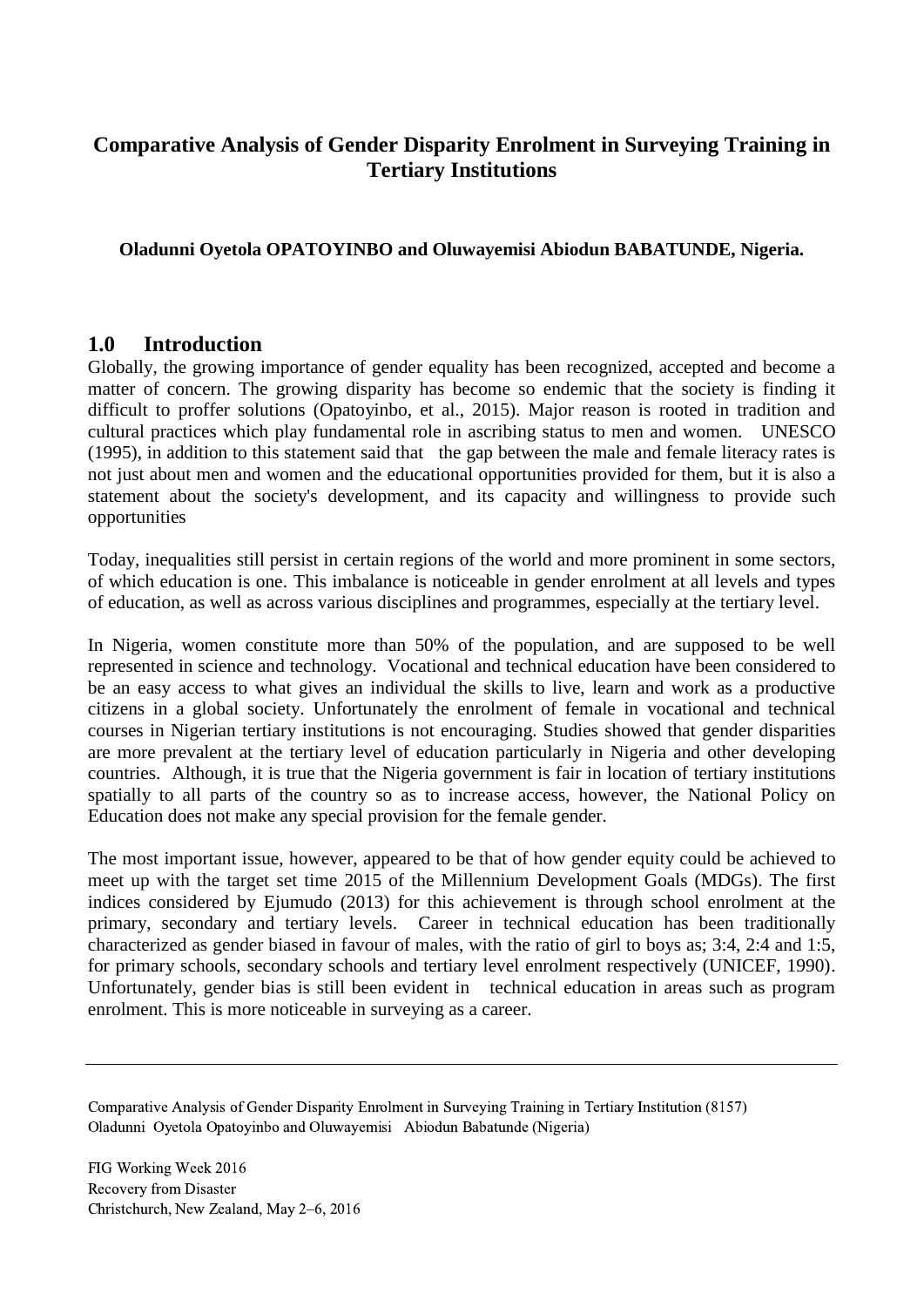Gone are those days when surveying use to be a tasking profession. With the advent of new technologies such as the Internet, global-positioning systems, laptops, satellites and cell phones, the profession and practice of surveying changed in the last 15 to 20 years. Surveyors can collect data and supervise their field teams even from their office and often spend up to 70 per cent of their time there. This makes the practice of surveying to be less cumbersome. However, available evidence showed that females are still under-represented in the fields of surveying (SURCON, 2015). The cause of this under-representation can be traced to poor enrolment of female students in surveying courses in the tertiary institutions. Surveying, which has been believed to be the bedrock of all meaningful development, supposed to have greater percentage of women for sustainability of many nations, Nigeria inclusive considering her women population. Unfortunately the enrolment of female in surveying courses in Nigerian tertiary institutions is discouraging.

The year 2015, the target date to achieve the Millennium Development Goals, has elapsed. It is now time to assess to what extent the gender component incorporated in MDGs has been achieved in surveying courses in Nigeria tertiary institutions, particularly the MGD 3 (gender equality and women empowerment). Although efforts have been made by the Nigerian government, private sectors and Non-Governmental Organizations (NGOs) such as Women in Technical Education and Employment (WITED), Women In Surveying (WIS) and others on gender gap bridging to encourage more female participation in surveying courses, the imbalance still remains. Therefore, there is need to make more effort because the inequality still exists, especially in Nigeria.

This paper therefore focused on the study of pattern of gender enrolment in a Nigerian Polytechnic between 1985 and 2015. It examined the achievement of the MDG so far, in Nigeria tertiary institution. Most importantly, the study focuses on the extent to which this MDG agenda on bridging gender disparity has been achieved in the training of females in Surveying as against the earlier 15 years before the proclamation of MDG goals.

Records of Surveying students enrolment before the implementation of the MDG from 1985 - 2000 as against 2000-2015 after the MDG implementation in Kaduna Polytechnic was used to assess the extent of achievement of the MDG target. Analysis of results revealed that, there still exist reasonable gaps between female and male enrolment in the surveying education, with lower female enrolment at all level of the study.

## **1.2 Need for Emancipation of Female Surveyors**

The emancipation of a female Surveyor is paramount to the emergent and sustainability of any meaningful development in the society. In developing countries, especially in Nigeria, available evidence suggested that females are under-represented in the fields of Surveying. Information from Surveyors Council of Nigeria (SURCON) showed that total number of Registered Surveyors in Nigeria as of 2014 was 2730 (2534 (92.82%) males and 196 (7.179%) females) (SURCON, 2015). The Gender Parity Index (GPI) was 0.0773480663. This statistics is far below the Gender Parity Index (GPI) level that is supposed to be between 0.97 and 1.03.

The importance of land ownership cannot be overemphasized in any society so also the knowledge of the land ownership. In most countries, land in dispute has always been the order of the day

Comparative Analysis of Gender Disparity Enrolment in Surveying Training in Tertiary Institution (8157) Oladunni Oyetola Opatoyinbo and Oluwayemisi Abiodun Babatunde (Nigeria)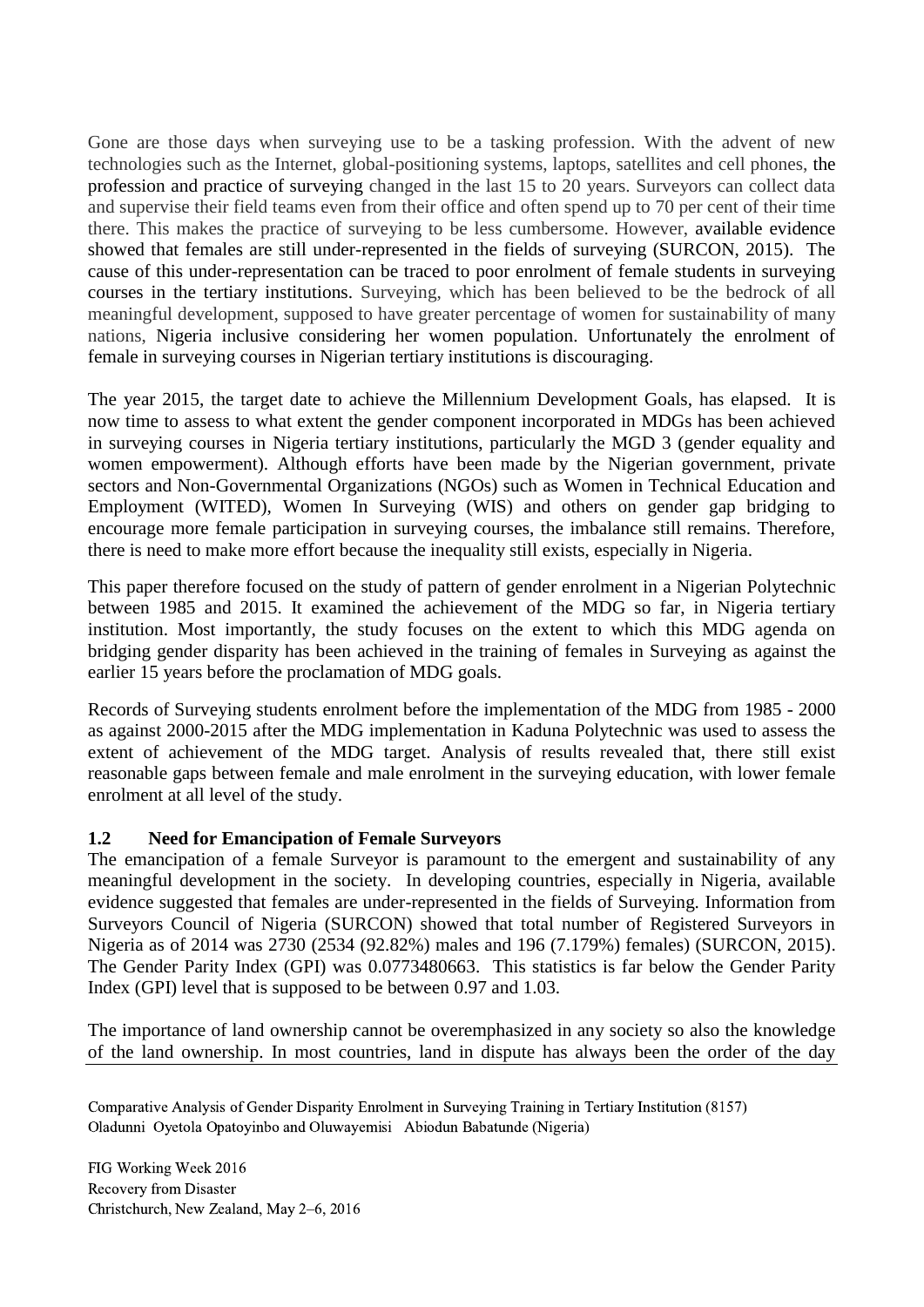associated with loss of lives. Had it been that just one person (irrespective of the sex) in the family or community has the knowledge of surveying; a lot of lives would have been preserved. More importantly, it will be discovered that land ownership doesn't worth the live or blood of anybody.

Other issues that necessitated the need for emancipation of female Surveyors include:

- i. Single Parenting where in many cases females are the breadwinners in the family. Farmer (1985) estimated that one-half of the female in the labour market were single heads of households due to divorce, separation, or widowhood. Various insurgencies such as war, bombing, for example in Nigeria made some women to become breadwinners unplanned for. Other factors include unforeseen circumstances, culture, the attitude of some husband ( irresponsibility), e.t.c
- ii. Solutions to Brain Drain in the Tertiary Education System with lack of Lecturers and Instructors since females are born teachers.
- iii. Diversion of economic dependency to land and land resources Land Reforms. Greater number of Surveyors especially female Surveyors are required for this assignment.
- iv. Seeking for alternative means of revenue generation by the government, the practice of surveying can make the difference especially in exploration and exploitation of earth resources. Female surveyors can be companion.
- v. Female expertise in skill workmanship and craftsmanship. The nature of women facilitates quick understanding of trade and habits.
- vi. Female role as custodian of wealth and wealth creation. This can give female exceptional role of conserving and managing data.
- vii. Female surveyors are needed to fill gap in Local Government Areas(Authorities), State and Federal Ministries and Government Parastatals, not to mention private practitioners and companies

## . **1.3 Brief History of Kaduna Polytechnic**

The idea to start a Technical Institution in Northern Nigeria started as far back as 1951. This resulted in the establishment of Kaduna Technical Institute in 1956. The establishment of Kaduna Technical Institute in Kaduna was as a result of the acceptance by the British Government, on the recommendation of the Higher Education Commission, which suggested the upgrading of Yaba Higher College to Technical Institute and proposed Technical Institutes in Kaduna and Enugu.

The Northern Nigeria Executive Council by its meeting of  $17<sup>th</sup>$  August, 1962, Conclusion No. 1, redesignated the Technical Institute, Kaduna as the Polytechnic, Kaduna. It became Kaduna Polytechnic in 1968 by the Federal Government Decree No. 20 of 1968 and revised in 1979 by Decree N0. 79. On  $27<sup>th</sup>$  August, 1991, the institution was taken over by the Federal Government under Decree No. 40 of the same year.

The vision of Kaduna Polytechnic is to be recognized as a unique polytechnic of international repute, setting high standard in education, training and innovation. The mission is to be an innovative institution of repute, empowering people to compete successfully in the global arena of work by providing relevant research centre, technology driven and skill-oriented education with entrepreneurial outlook.

Comparative Analysis of Gender Disparity Enrolment in Surveying Training in Tertiary Institution (8157) Oladunni Oyetola Opatoyinbo and Oluwayemisi Abiodun Babatunde (Nigeria)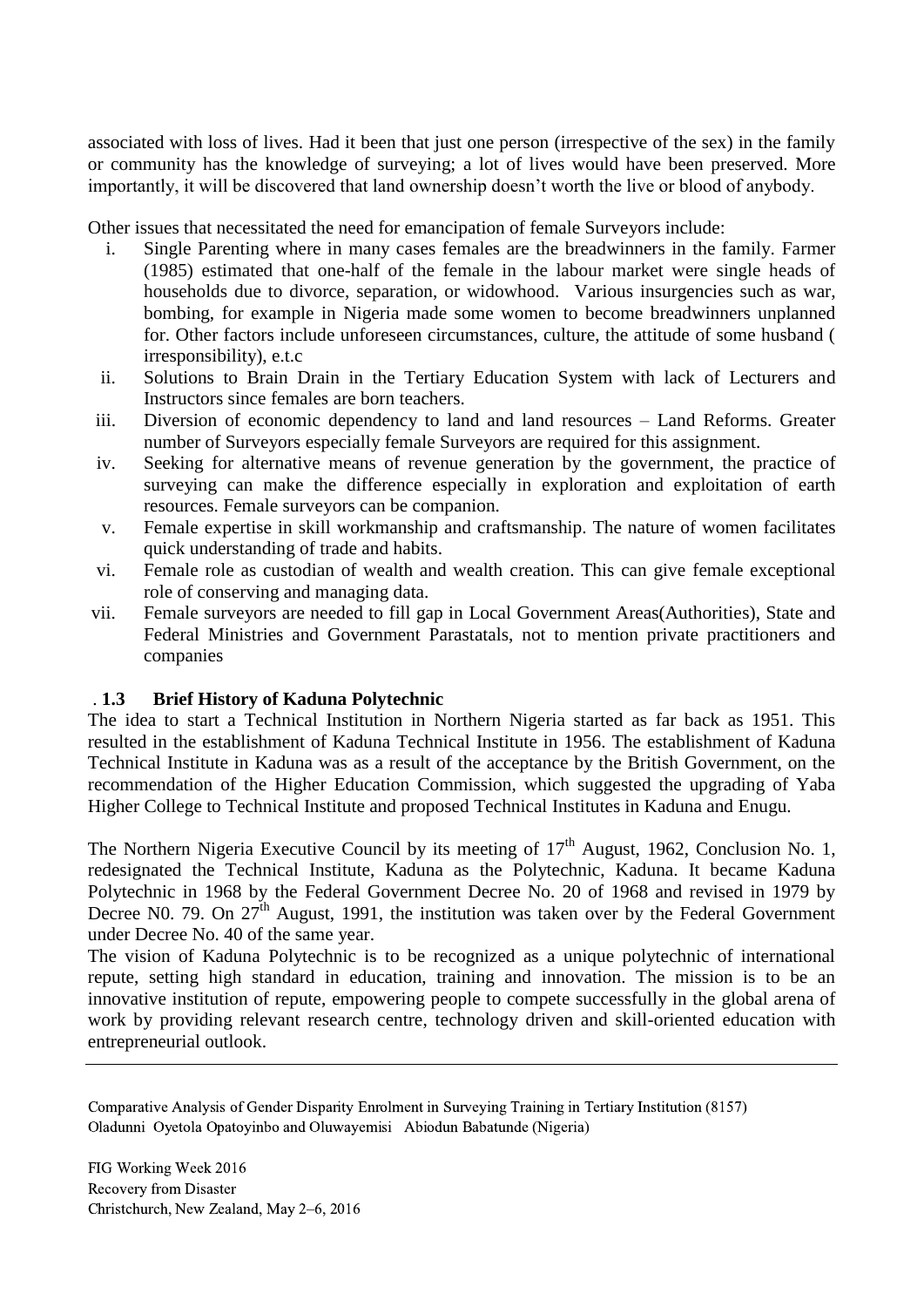The institution was established with the objective of providing diverse instruction, training and research in technology, the sciences, commerce, the humanities and programmes of in-service instruction for members of the public service in Nigeria. In 1968, it amalgamated two training centres, namely; the College of Science and Technology and Staff Development Centre, with Survey Unit joining later. These formed the nucleus of its four-college structure then.

Today, the institution has five colleges on four separate campuses, namely College of Arts and Social Sciences (CASS) in Television Village, Kaduna (the bye pass campus), College of Business and Management Studies (CBMS) on the Golf Course Road, Kaduna, College of Environmental Studies (CES) on Aliyu Makama Road, Barnawa, Kaduna, College of Engineering (COE) and College of Sciences and Technology (CST) on Tundun Wada Campus (Main Campus). (Kaduna Polytechnic Handbook) Surveying and Geoinformatics Department is in College of Environmental Studies (CES).

## **1.4 Surveying and Geoinformatics Department in Kaduna Polytechnic**

The Surveying and Geoinformatics Department was first established in 1970 as the survey unit with only certificate courses in surveying and cartography. The survey unit later became Topographic Science Department. In 1972, the first set of Diploma students in surveying was admitted. In 1974, diploma courses were introduced in photogrammetry and cartography. In 1976, Higher Diploma course in Land surveying was introduced. In 1987, with the approval from the then Licensing Board of Surveyors in Nigeria, the first Post-Higher National Diploma (Post-HND) programme in Nigeria was established with the commencement of the professional Diploma course in surveying (PDS). This has been its structure up to 2005, with one Head of Department and three Sectional Heads. All the programmes are two-year duration courses and accredited by the National Board for Technical Education (NBTE) and the Surveyors Registration Council in Nigeria.

The advent of information technology and methodologies available to the surveyors and surveying profession changed the nomenclature of land surveying to surveying and geoinformatics. This new direction led to various workshops and seminars paper presentation. One of such was the curricula review workshop held in Federal School of Surveying, Oyo, Nigeria, in March 1998, sponsored by National Board for Technical Education. Among the recommendation that came out were change of curricula and nomenclature. In response to this demand, the National Board for Technical Education, in 2005, called for the change of all surveying programmes in Polytechnics to Surveying and Geoinformatics (Ayeni, 2006). This changed Land Survey programme in Kaduna Polytechnic to Surveying and Geoinformatics.

In 2013, at a stake holder meeting held in the Topographic Science Department, a recommendation was made to split the department of Topographic Science to three departments. This include: Department of Surveying and Geoinformatics, Department of Photogrammetry and Remote Sensing and Department of Cartography and Geographic Information System (GIS).

Comparative Analysis of Gender Disparity Enrolment in Surveying Training in Tertiary Institution (8157) Oladunni Oyetola Opatoyinbo and Oluwayemisi Abiodun Babatunde (Nigeria)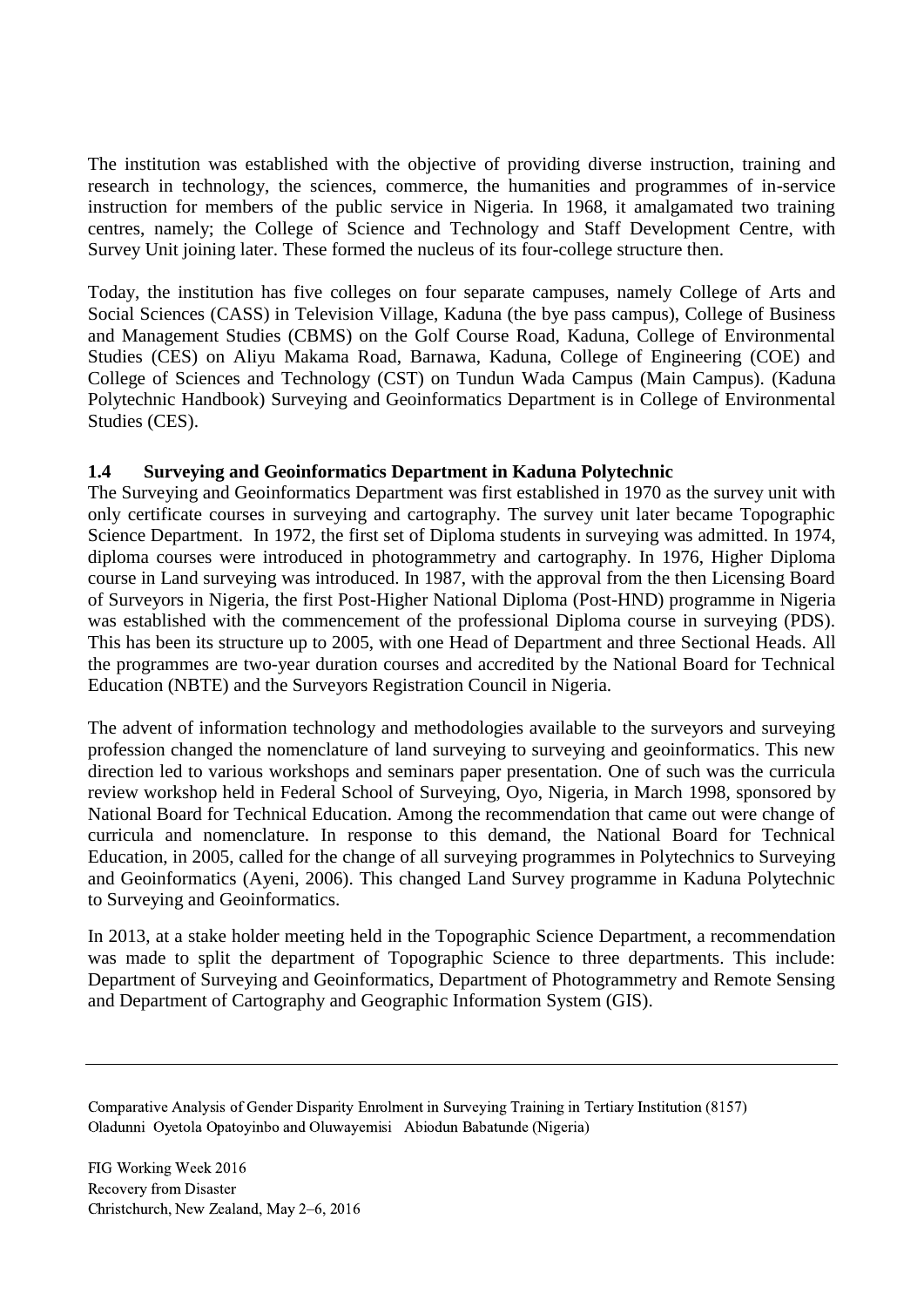In 2014, Topographic Science Department was splitted to two departments namely; Department of Surveying and Geoinformatics and Department of Cartography, Geographic Information System (GIS), Photogrammetric and Remote Sensing. This made Surveying and Geoinformatics section to become a full fledged department.

## **2.0 Indices for Assessing the Level of Attainment of the Millennium Development Declaration in Respect of Gender Equality**

The international community pledged to eliminate gender disparities at all levels of education by 2015 as part of the Millennium Development Goals (MDGs) (UIS, 2010). Millennium Development Declaration in respect of Gender Equality (goal 3), aimed at promoting gender equality and empowerment of women through the elimination of gender disparity in primary and secondary education, preferably by 2005, and in all levels of education not later than 2015. One of the universal tools used to assess the extent of attainment of this goal was the Gender Parity Index (GPI). The Gender Parity Index (GPI) is a socioeconomic index usually designed to measure the relative access to education of males and females. The Gender Parity Index (GPI) reflects females' level of access to education compared to that of males. This is calculated for each school phase. The achievement of the gender goal is defined as a GPI value ranging from 0.97 to 1.03 (UIS, 2010). Gender parity in education is reached when the females' gross school enrolment ratio divided by the corresponding ratio for males is between 0.97 and 1.03. A GPI equal to 1 indicates parity between females and males. In general, a value less than 1 indicates disparity in favour of males and a value greater than 1 indicates disparity in favour of females.

Gender Parity Index (GPI) in surveying training in Kaduna Polytechnic is used to test the accomplishment and attainment of this goal 3. This study therefore collected and analyse baseline data from surveying student enrolment as a basis for assessing progress in the implementation of the MDGs from student enrolment list 1985 to 2015

## **3.0 Material and Method**

This study uses explanatory and expository approach to examine the achievement of the MDG so far, as compared to gender enrolment in the tertiary institution pre-MDG implementation. The study uses secondary data and relevant publications

**3.1 The State of Gender Enrolment in Surveying and Geoinformatics Education in Kaduna Polytechnic**

The data used for the analysis of this paper showed the state of affairs regarding gender enrolment in Kaduna Polytechnic with more emphasis on surveying courses. The data used were:

- a) Secondary data of student enrolment (1990/1991 2014/2015) academic session to various discipline in each Unit of Kaduna Polytechnic
- b) Secondary data of student enrolment (1990/1991 2014/2015) academic session to various technical related discipline in CES Unit of Kaduna Polytechnic
- c) Secondary data from student enrolment (1985/1986 2014/2015) academic session to various surveying courses in Kaduna Polytechnic

Table 3.1Student Enrolment, Surveying and Geoinformatics Department, Kaduna Polytechnic 1984 /1985 – 2014/2015 Academic

Session

Comparative Analysis of Gender Disparity Enrolment in Surveying Training in Tertiary Institution (8157) Oladunni Oyetola Opatoyinbo and Oluwayemisi Abiodun Babatunde (Nigeria)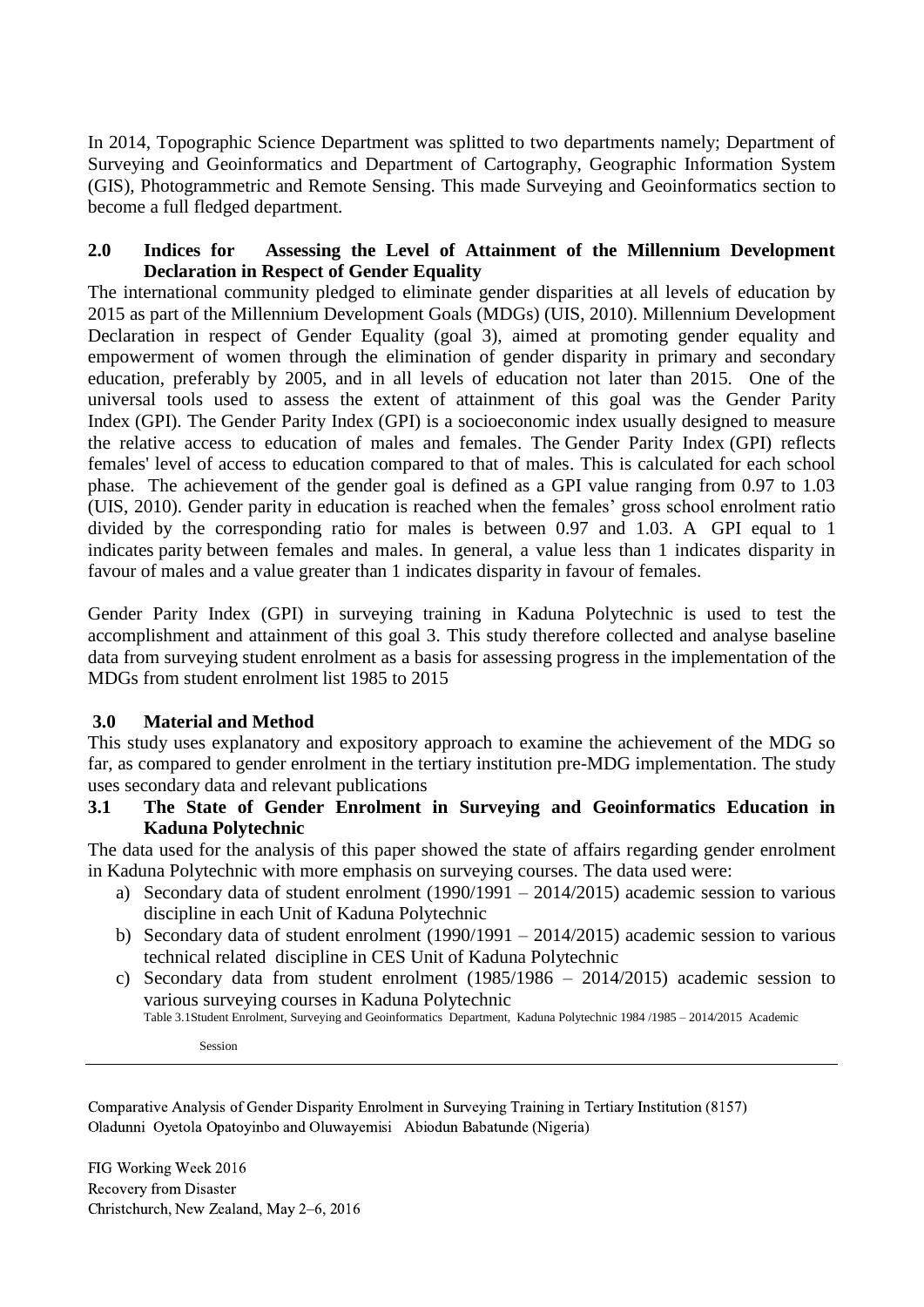| S/N              | Academic     | <b>PDS II</b>  |                | <b>PDSI</b>    |                  | <b>HND II</b>   |                 |                  | <b>HND I</b>   |                 | <b>NDII</b>             |     | <b>NDI</b>   | <b>TOTAL</b> |              |
|------------------|--------------|----------------|----------------|----------------|------------------|-----------------|-----------------|------------------|----------------|-----------------|-------------------------|-----|--------------|--------------|--------------|
|                  | Year         | M              | F              | M              | F                | M               | F               | M                | F              | M               | F                       | M   | F            | M            | F            |
| 1                | 1985/1986    | $\blacksquare$ |                |                |                  | 20              |                 | $\boldsymbol{9}$ |                | $\overline{27}$ | $\mathbf{1}$            | 46  |              | 102          |              |
| $\boldsymbol{2}$ | 1986/1987    | $\blacksquare$ |                |                |                  | 9               |                 | 24               |                | 46              |                         | 37  |              | 116          |              |
| 3                | 1987/1988    |                |                | 14             |                  | 23              |                 | 36               |                | 37              |                         | 35  | $\mathbf{2}$ | 145          | $\mathbf{2}$ |
| 4                | 1988/1989    | 12             |                | 23             |                  | 35              |                 | 37               |                | 31              | $\mathbf{2}$            | 24  |              | 162          | 3            |
| 5                | 1989/1990    | 13             |                | 14             |                  | 39              |                 | 39               | $\overline{2}$ | 24              |                         | 16  |              | 145          |              |
| 6                | 1990/1991    | 14             |                | 12             |                  | 42              | 3               | 39               | 3              | 16              | 1                       | 12  |              | 135          |              |
|                  | 1991/1992    | 12             |                | 18             |                  | 32              | 3               | 59               | 4              | 11              |                         | 20  |              | 152          | 8            |
| 8                | 1992/1993    | 18             |                | 15             |                  | 57              | 3               | 45               |                | 18              |                         | 20  |              | 173          |              |
| 9                | 1993/1994    | 16             |                | 12             |                  | 44              |                 | 44               |                | 18              |                         | 26  | 3            | 160          |              |
| 10               | 1994/1995    | 16             |                | 20             |                  | 44              |                 | 21               | 3              | 23              | 3                       | 14  |              | 138          |              |
| 11               | 1995/1996    | 18             |                | 18             | 1                | 16              | 1               | 20               | $\overline{2}$ | 14              | 2                       | 13  |              | 99           | 6            |
| 12               | 1996/1997    | 16             |                | 15             |                  | 16              | $\overline{2}$  | 15               | 3              | 10              |                         | 25  |              | 97           | 11           |
| 13               | 1997/1998    | 14             | 1              | 7              |                  | 14              | 3               | 13               |                | 21              |                         | 16  |              | 85           | 12           |
| 14               | 1998/1999    | 9              |                | 8              |                  | 13              |                 | 13               | $\mathbf{2}$   | 16              |                         | 11  |              | 70           | 10           |
| 15               | 1999/2000    | 8              |                | 11             |                  | 13              | $\overline{2}$  | 25               | 1              | 11              | 3                       | 22  |              | 90           | 9            |
| 16               | 2000/2001    | 9              |                | 11             | 1                | 23              | $\mathbf{1}$    | 22               | $\mathbf{2}$   | 22              | 3                       | 17  |              | 104          | 12           |
| 17               | 2001/2002    | 9              |                | 13             |                  | 21              | $\overline{2}$  | 28               | 3              | 17              |                         | 16  |              | 104          | 14           |
| 18               | 2002/2003    | 13             |                | 15             |                  | 27              | 3               | 27               |                | 16              |                         | 33  |              | 131          | 11           |
| 19               | 2003/2004    | 13             |                | 9              |                  | 27              |                 | 18               | 8              | 25              |                         | 42  |              | 134          | 24           |
| 20               | 2004/2005    | 9              |                | 10             |                  | 22              |                 | 22               |                | 40              | 6                       | 22  | $\mathbf{2}$ | 125          | 20           |
| 21               | 2005/2006    | 9              |                | 8              |                  | 22              |                 | 16               | 3              | 22              | 3                       | 7   |              | 84           | 11           |
| 22               | 2006/2007    | 5              |                | 15             |                  | 15              | 3               | 30               |                | 7               |                         | 19  |              | 91           | 14           |
| 23               | 2007/2008    | 14             |                | 12             | $\overline{2}$   | 27              | 6               | 26               | 7              | 19              | 5                       | 23  | $\mathbf{2}$ | 121          | 22           |
| 24               | 2008/2009    | 12             | $\overline{2}$ | 31             |                  | 21              | 7               | 21               | $\mathbf{2}$   | 20              | 2                       | 30  | 3            | 135          | 16           |
| 25               | 2009/2010    | 31             |                | 19             | 1                | 20              | $\mathbf{2}$    | 13               | 3              | 25              | $\overline{\mathbf{4}}$ | 37  | 6            | 145          | 16           |
| 26               | 2010/2011    |                |                | N <sub>O</sub> |                  | <b>ACADEMIC</b> |                 |                  | <b>SESSION</b> |                 |                         |     |              |              |              |
| 27               | 2011/2012    | 19             | 1              | 24             | 1                | 12              | 3               | 30               |                | 32              | 5                       | 35  | 13           | 152          | 27           |
| 28               | 2012/2013    | 23             | 1              | 19             | 3                | 27              | 6               | 26               | 6              | 36              | 13                      | 45  | 10           | 176          | 39           |
| 29               | 2013/2014    |                |                | NO             |                  | <b>ACADEMIC</b> |                 |                  | <b>SESSION</b> |                 |                         |     |              |              |              |
| 30               | 2014/2015    | 22             |                | 26             | $\boldsymbol{2}$ | 20              | 3               | 24               | 4              | 43              | 12                      | 59  | 7            | 194          | 29           |
|                  | <b>TOTAL</b> | 354            | 8              | 399            | $\overline{12}$  | 706             | $\overline{70}$ | $\overline{742}$ | 74             | 647             | $\overline{89}$         | 724 | 91           | 3662         | 344          |

**4.0 Results and Discussion**

#### **4.1 Student Enrolment in Kaduna Polytechnic 1990/1991-1999/2000 and 2000/2001- 2014/2015 Academic Sessions**

The data available for student enrolment in the five Colleges in Kaduna Polytechnic ten (10) years before the implementation of the MDG (1990/1991-1999/2000 academic sessions) and fifteen (15) years after the implementation of the MDG (2000/2001-2014/2015 academic sessions) were shown in Table 4.1

Table 4.1: Comparative Student Enrolment in Kaduna Polytechnic 1990/1991-1999/2000 and 2000/2001-2014/2015 Academic

|    | <b>Sessions</b>                               |        |                          |              |                |                        |       |                          |               |               |          |  |
|----|-----------------------------------------------|--------|--------------------------|--------------|----------------|------------------------|-------|--------------------------|---------------|---------------|----------|--|
| S. | <b>COLLEGES IN KADUNA POLYTECHNIC,</b>        |        | 1990/1991 to 1999/2000   |              | $\frac{6}{10}$ | 2000/2001 to 2014/2015 |       |                          | $\frac{0}{0}$ | <b>FEMALE</b> | $%$ DIFF |  |
|    | <b>KADUNA</b>                                 |        | <b>ACADEMIC SESSIONS</b> |              |                |                        |       | <b>ACADEMIC SESSIONS</b> |               | DIFF          |          |  |
|    |                                               | M      |                          | <b>TOTAL</b> |                | M                      |       | <b>TOTAL</b>             |               |               |          |  |
|    | Arts and Social Sciences (CASS)               | 17385  | 11677                    | 29062        | 19.925         | 23297                  | 15700 | 38997                    | 19.501        | 4023          | 18.367   |  |
|    | <b>Business and Management Studies (CBMS)</b> | 38831  | 26828                    | 65659        | 47.778         | 47099                  | 33298 | 80397                    | 41.360        | 6470          | 29.539   |  |
|    | <b>Engineering (COE)</b>                      | 18337  | 1524                     | 19861        | <b>2.600</b>   | 37718                  | 4714  | 42432                    | 5.855         | 3190          | 14.564   |  |
|    | <b>Environmental Studies (CES)</b>            | 14061  | 2654                     | 16719        | 4.529          | 23363                  | 6204  | 29567                    | 7.686         | 3534          | 16.135   |  |
|    | <b>Sciences and Technology (CST)</b>          | 20875  | 15922                    | 36797        | 27.168         | 29419                  | 20608 | 50027                    | 25.597        | 4686          | 21.394   |  |
|    | <b>TOTAL</b>                                  | 109489 | 58605                    | 168094       | 100.000        | 160898                 | 80524 | 241420                   | 100.000       | 21903         | 99.999   |  |

The results of the comparative analysis include:

#### **a) 1990/1991-1999/2000 Academic Sessions**

| Total No of Students Enrolment                 | $= 168094$          |
|------------------------------------------------|---------------------|
| Total No of Male Students Enrolment            | $= 109489(65.135%)$ |
| <b>Total No of Female Students Enrolment</b>   | $= 58605(34.864\%)$ |
| Total No of CES Unit Female Students Enrolment | $= 2654(4.529%)$    |
|                                                |                     |

Comparative Analysis of Gender Disparity Enrolment in Surveying Training in Tertiary Institution (8157) Oladunni Oyetola Opatoyinbo and Oluwayemisi Abiodun Babatunde (Nigeria)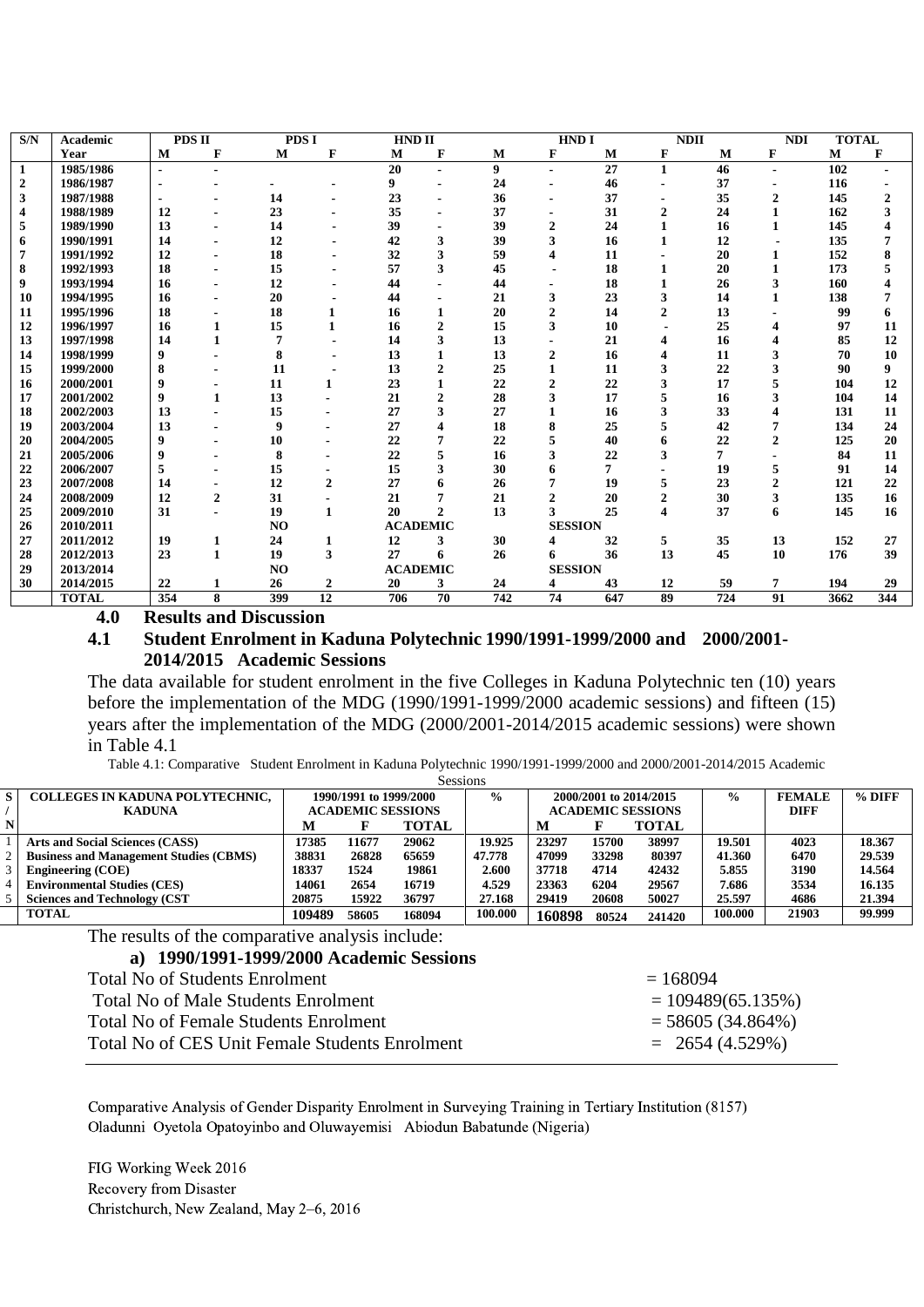| b) 2000/2001-2014/2015 Academic Sessions                         |                      |  |  |  |  |  |  |
|------------------------------------------------------------------|----------------------|--|--|--|--|--|--|
| <b>Total No of Students Enrolment</b>                            | $= 241420$           |  |  |  |  |  |  |
| <b>Total No of Male Students Enrolment</b>                       | $= 160898(66.646%)$  |  |  |  |  |  |  |
| <b>Total No of Female Students Enrolment</b>                     | $= 80524 (33.354\%)$ |  |  |  |  |  |  |
| Total No of CES Unit Female Students Enrolment                   | $= 6188(7.686%)$     |  |  |  |  |  |  |
| c) Comparative Female Student Enrolment in Kaduna Polytechnic    |                      |  |  |  |  |  |  |
| 1990/1991-1999/2000 and 2000/2001-2014/2015 Academic Sessions    |                      |  |  |  |  |  |  |
| % Difference between 1990/1991-1999/2000 and 2000/2001-2014/2015 |                      |  |  |  |  |  |  |
| Academic Sessions in Kaduna Polytechnic                          | $= -1.510\%$         |  |  |  |  |  |  |
| % Difference between 1990/1991-1999/2000 and 2000/2001-2014/2015 |                      |  |  |  |  |  |  |
| Academic Sessions CES Unit, Kaduna Polytechnic                   | $=3.157\%$           |  |  |  |  |  |  |
|                                                                  |                      |  |  |  |  |  |  |

College of Environmental Studies (CES) where surveying courses are resident had an upward trend in gender gap bridging. The comparative analysis shows a gender gap bridging of an increment of 3.157% in CES female student enrolment in Kaduna Polytechnic between 1990/1991- 1999/2000 and 2000/2001-2014/2015 academic sessions. However, female student enrolment generally was less by 1.510% in Kaduna Polytechnic student enrolment.

### **4.2 CES Unit Student Enrolment in Kaduna Polytechnic 1990/1991-1999/2000 and 2000/2001-2014/2015 Academic Sessions**

Table 4.2 showed the data available for student enrolment in each department resident in CES Unit, Kaduna Polytechnic for the first ten (10) academic sessions before the implementation of the MDG(1990/1991-1999/2000 academic sessions) and fifteen (15) years after the implementation of the MDG (2000/2001-2014/2015 academic sessions).

|                                                             | леацение дезмонз                                                          |                 |               |      |                                 |                 |               |      |                    |                   |               |
|-------------------------------------------------------------|---------------------------------------------------------------------------|-----------------|---------------|------|---------------------------------|-----------------|---------------|------|--------------------|-------------------|---------------|
| $\sqrt{N}$                                                  | <b>COLLEGES</b><br><b>KADUNA</b><br>IN                                    |                 |               |      | 1990/1991 to 1999/2000 ACADEMIC | 2000/2001       | to            |      | 2014/2015 ACADEMIC | % INCREAMENT      | $\frac{0}{0}$ |
|                                                             | POLYTECHNIC, KADUNA                                                       | <b>SESSIONS</b> |               |      |                                 | <b>SESSIONS</b> |               |      |                    | <b>IN FEMALE</b>  | <b>REMARK</b> |
|                                                             |                                                                           | M               | $\frac{0}{0}$ | F    | $\frac{0}{0}$                   | M               | $\frac{0}{0}$ | F    | $\frac{0}{0}$      | <b>ENROLMENT</b>  |               |
|                                                             | Architecture                                                              | 2321            | 16.507        | 362  | 13.589                          | 4393            | 18.803        | 697  | 11.235             | 1.328             | $+ve$         |
|                                                             | <b>Building/Quantity Surveying</b>                                        | 3501            | 24.899        | 397  | 14.902                          | 5235            | 22.407        | 1001 | 16.135             | 5.270             | $+ve$         |
|                                                             | <b>Environmental Science</b>                                              | 1122            | 7.980         | 352  | 13.213                          | 2253            | 9.643         | 870  | 14.023             | 4.390             | $+ve$         |
|                                                             | <b>Estate Management</b>                                                  | 2643            | 18.797        | 733  | 27.515                          | 3716            | 15.905        | 2054 | 33.108             | 13.048            | $+ve$         |
|                                                             | Photogrammetry/Cartography                                                | 1887            | 13.420        | 391  | 14.677                          | 1199            | 5.132         | 413  | 6.657              | $-4.044$          | -ve           |
|                                                             | <b>Surveying &amp; Geoinformatics</b>                                     | 1199            | 8.527         | 89   | 3.341                           | 3647            | 15.610        | 255  | 4.110              | 1.948             | $+ve$         |
|                                                             | <b>Urban and Regional Planning</b>                                        | 1388            | 9.871         | 340  | 12.763                          | <b>2920</b>     | 12.498        | 914  | 14.732             | 5.427             | $+ve$         |
|                                                             | <b>TOTAL</b>                                                              | 14061           | 100.000       | 2664 | 100.000                         | 23363           | 99.998        | 6204 | 100.000            |                   |               |
|                                                             | The results of the comparative analysis include:                          |                 |               |      |                                 |                 |               |      |                    |                   |               |
|                                                             | a) 1990/1991-1999/2000 Academic Sessions                                  |                 |               |      |                                 |                 |               |      |                    |                   |               |
|                                                             | <b>Total No of CES Unit Students Enrolment</b>                            |                 |               |      |                                 |                 |               |      | $= 16725$          |                   |               |
|                                                             | Total No of CES Unit Male Students Enrolment                              |                 |               |      |                                 |                 |               |      |                    | $=14061(84.072%)$ |               |
|                                                             | Total No of CES Unit Female Students Enrolment                            |                 |               |      |                                 |                 |               |      |                    | $= 2664(15.928%)$ |               |
|                                                             | Total No of Female Students Enrolment in Surveying Courses<br>89 (3.341%) |                 |               |      |                                 |                 |               |      |                    |                   |               |
|                                                             | b) 2000/2001-2014/2015 Academic Sessions                                  |                 |               |      |                                 |                 |               |      |                    |                   |               |
| <b>Total No of CES Unit Students Enrolment</b><br>$= 29567$ |                                                                           |                 |               |      |                                 |                 |               |      |                    |                   |               |

Table 4.2: Comparative Student Enrolment in CES Unit Kaduna Polytechnic 1990/1991-1999/2000 and 2000/2001-2014/2015 **Academic Session** 

Comparative Analysis of Gender Disparity Enrolment in Surveying Training in Tertiary Institution (8157) Oladunni Oyetola Opatoyinbo and Oluwayemisi Abiodun Babatunde (Nigeria)

FIG Working Week 2016 Recovery from Disaster Christchurch, New Zealand, May 2–6, 2016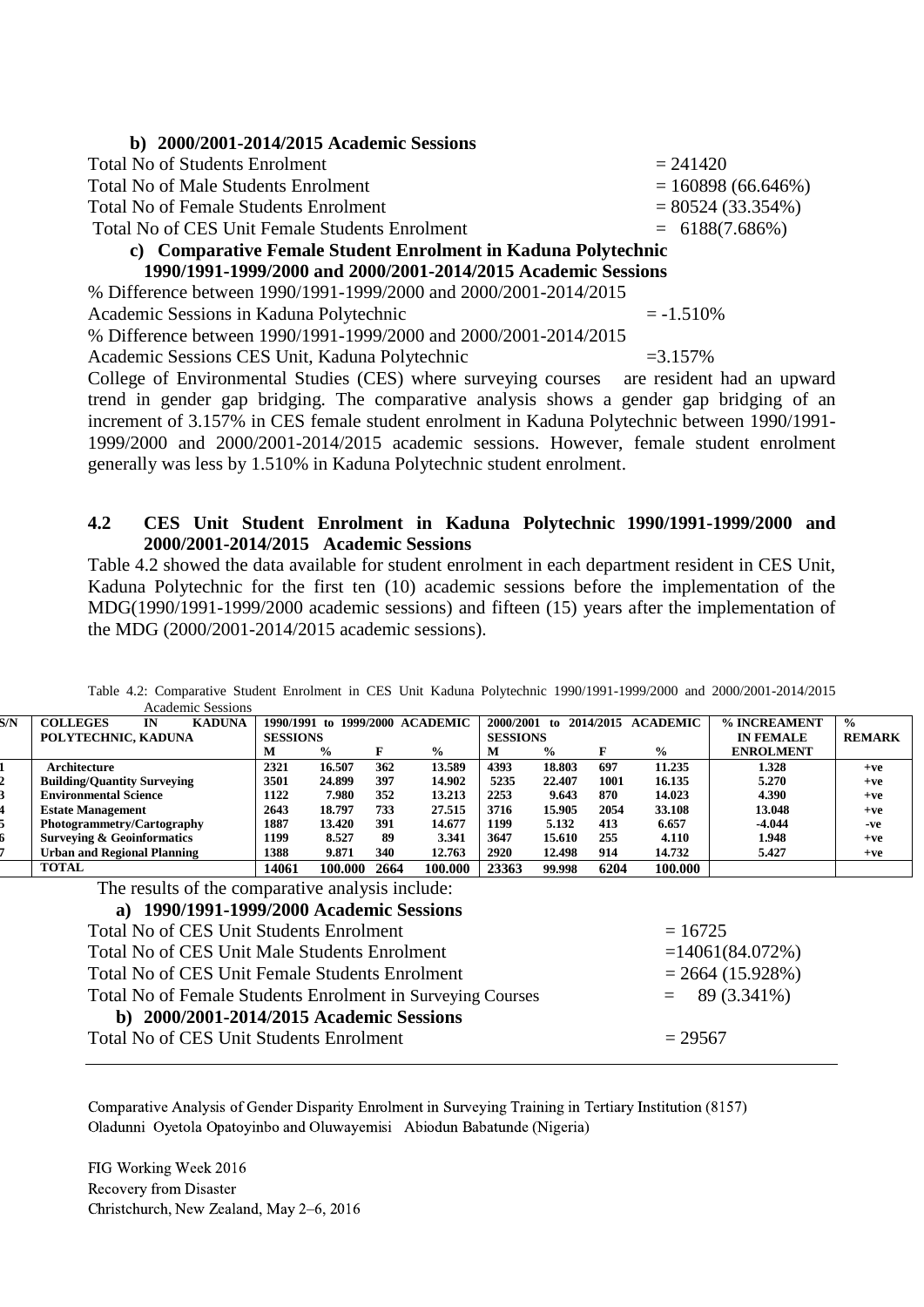| Total No of CES Unit Male Students Enrolment                                             |  | $= 23363(79.017%)$ |  |  |  |  |  |
|------------------------------------------------------------------------------------------|--|--------------------|--|--|--|--|--|
| Total No of CES Unit Female Students Enrolment                                           |  | $= 6204(20.983%)$  |  |  |  |  |  |
| Total No of Female Students Enrolment in Surveying Courses                               |  | $= 255(4.110\%)$   |  |  |  |  |  |
| c) Comparative Female Student Enrolment in Surveying Courses                             |  |                    |  |  |  |  |  |
| 1990/1991-1999/2000 and 2000/2001-2014/2015 Academic Sessions                            |  |                    |  |  |  |  |  |
| % Difference between 1990/1991-1999/2000 and 2000/2001-2014/2015                         |  |                    |  |  |  |  |  |
| Academic Sessions Within CES Unit, Kaduna Polytechnic                                    |  | $=5.055\%$         |  |  |  |  |  |
| % Difference between 1990/1991-1999/2000 and 2000/2001-2014/2015                         |  |                    |  |  |  |  |  |
| Academic Sessions Within CES Unit and Surveying Courses<br>$= 0.770 %$                   |  |                    |  |  |  |  |  |
| The MDC Decleration has a positive impact on both the collage and sympating courses. The |  |                    |  |  |  |  |  |

The MDG Declaration has a positive impact on both the college and surveying courses. The comparative analysis shows a gender gap bridging of an increment of 5.055% on the college female student enrolment and 0.770% in female student enrolment in surveying courses between 1990/1991-1999/2000 and 2000/2001-2014/2015 academic sessions.

#### **4.3 Student Enrolment in Surveying Courses, Kaduna Polytechnic Between 1985/1986-1999/2000 and 2000/2001-2014/2015 Academic Sessions**

Male and female student enrolments in different courses were expressed in numbers and each course was plotted against each academic session in Figure 4.1 and Figure 4.2 in a line graph. The graphs showed the data available for female student enrolment in the Surveying courses in Kaduna Polytechnic for the first fifteen (15) academic sessions before the implementation of the MDG and fifteen (15) academic sessions after the implementation of the MDG.



Figure 4.1: Students Enrolments in Surveying Courses 1985/1986-1999/2000 Academic Sessions

Comparative Analysis of Gender Disparity Enrolment in Surveying Training in Tertiary Institution (8157) Oladunni Oyetola Opatoyinbo and Oluwayemisi Abiodun Babatunde (Nigeria)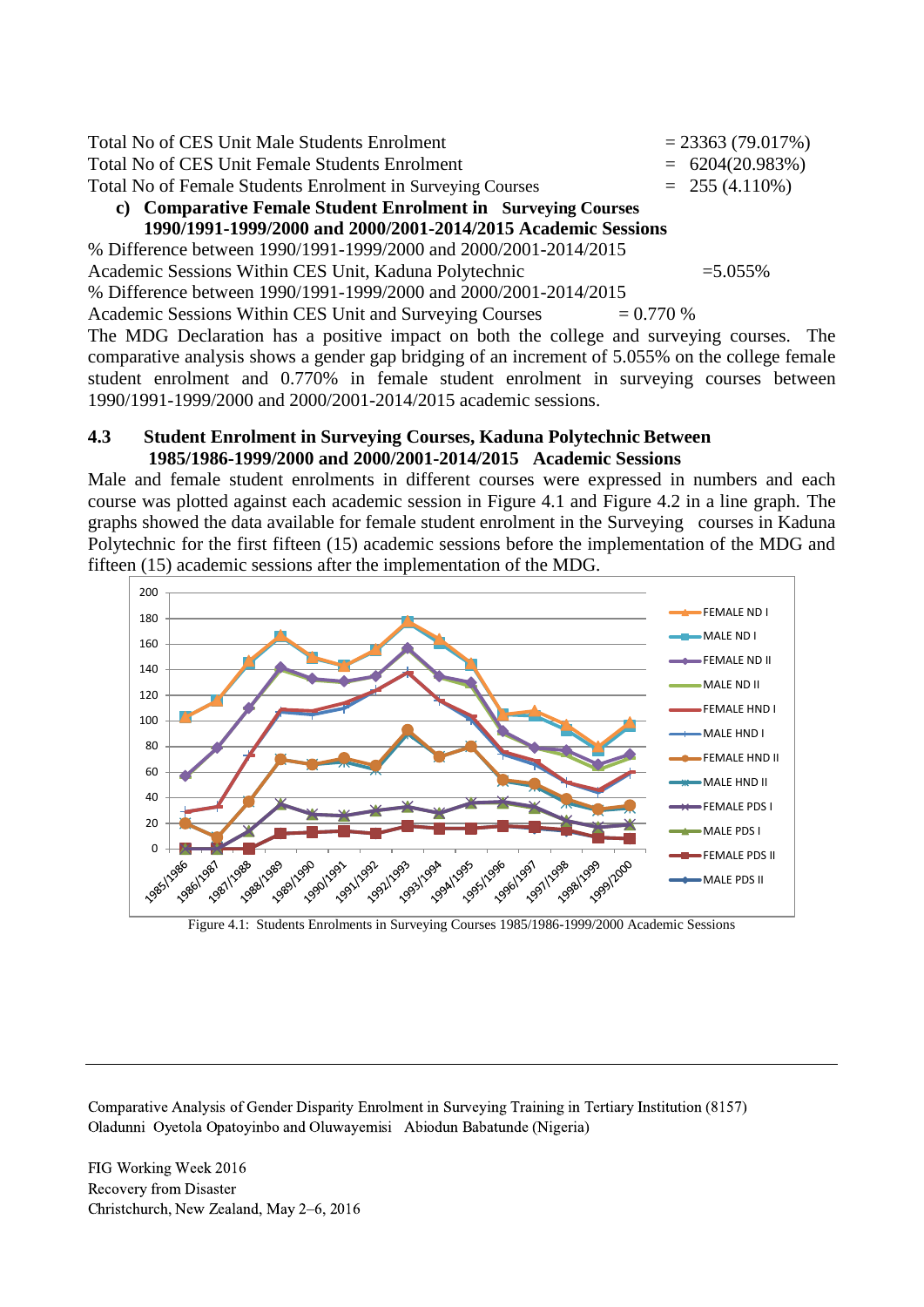

Figure 4.2 Students Enrolments in Surveying Courses 2000/2001-2014/2015 Academic Sessions

### **4.4 Gender Disparity Analysis Between 1985/1986-1999/2000 and 2000/2001-2014/2015 Academic Sessions**.

Table 4.3 showed the gender disparity analysis of students' enrolments in surveying courses 1985/1986-1999/2000 and 2000/2001-2014/2015 academic sessions. The gender disparity analyses were as follows:

**i.** 1985/1986-1999/2000 and 2000/2001-2014/2015 academic sessions have females student enrolment at all levels in surveying courses.

Table 4.3: Gender Disparity Analysis of Students Enrolments in Surveying Courses 1985/1986-1999/2000 and 2000/2001-2014/2015 Academic Sessions

| S/             | SURVEYING COURSES IN                            |     |               |    | 1985/1986 to 1999/2000              |              |     |                                     |    | 2000/2001 to 2014/2015 |              | <b>INCREAMENT</b> |
|----------------|-------------------------------------------------|-----|---------------|----|-------------------------------------|--------------|-----|-------------------------------------|----|------------------------|--------------|-------------------|
| N              | KADUNA POLYTECHNIC,                             |     |               |    | <b>ACADEMIC SESSIONS (15 YEARS)</b> |              |     | <b>ACADEMIC SESSIONS (15 YEARS)</b> |    |                        |              | % FEMALE          |
|                | <b>KADUNA</b>                                   | M   | $\frac{6}{9}$ |    | $\frac{0}{0}$                       | <b>TOTAL</b> | M   | $\frac{0}{0}$                       |    | $\frac{6}{9}$          | <b>TOTAL</b> | <b>ENROLMENT</b>  |
|                | in<br><b>Diploma</b><br>Graduate<br>Post        |     |               |    |                                     |              |     |                                     |    |                        |              |                   |
| 2              | Surveying (PDS) II                              | 166 | 98.810        | 2  | l.190                               | 168          | 188 | 96.907                              | 6  | 3.093                  | 194          | 1.903             |
| 3              | in<br><b>Diploma</b><br>Post<br><b>Graduate</b> |     |               |    |                                     |              |     |                                     |    |                        |              |                   |
| $\overline{4}$ | Surveying (PDS) I                               | 187 | 98.942        | 2  | 1.058                               | 189          | 212 | 95.495                              | 10 | 4.505                  | 222          | 3.447             |
| 5              | <b>Higher National Diploma (HND) II</b>         | 417 | 95.862        | 18 | 4.138                               | 435          | 289 | 84.751                              | 52 | 15.249                 | 341          | 10.892            |
| 6              | Higher National Diploma (HND) I                 | 439 | 95.643        | 20 | 4.357                               | 459          | 303 | 84.874                              | 54 | 15.126                 | 357          | 10.769            |
|                | <b>National Diploma (ND) II</b>                 | 323 | 93.353        | 23 | 6.647                               | 346          | 334 | 85.641                              | 56 | 14.359                 | 390          | 7.712             |
|                | <b>National Diploma (ND) I</b>                  | 337 | 93.352        | 24 | 6.648                               | 361          | 387 | 85,242                              | 67 | 14.758                 | 454          | 8.110             |

ii. 2000/2001-2014/2015 academic sessions has more females' student enrolment than 1985/1986-1999/2000 academic sessions. Total number of female student enrolment in 1985/1986-1999/2000 academic sessions was 89. Total number of female student enrolment in 2000/2001-2014/2015 academic sessions was 255. There was an increment of 166 (186.517%) female students during the enforcement of MDG declaration.

iii.

Comparative Analysis of Gender Disparity Enrolment in Surveying Training in Tertiary Institution (8157) Oladunni Oyetola Opatoyinbo and Oluwayemisi Abiodun Babatunde (Nigeria)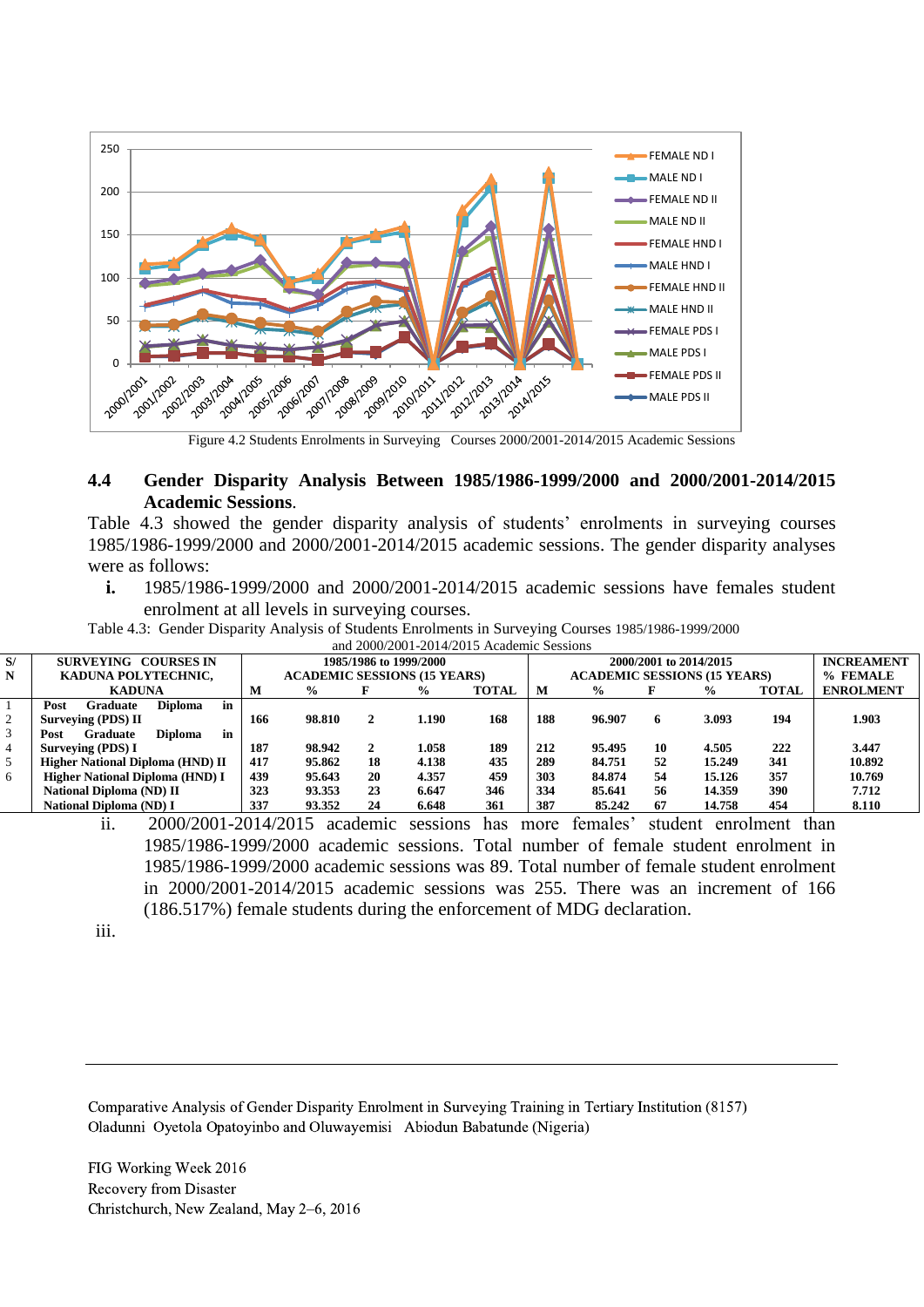



Figure 4.3 Gender Disparity Analyses of Students Enrolments<br>in Surveying Courses 1985/1986-1999/2000 Academic Sessions in Surveying Courses 2000/2001-2014/2015 Academic Sessions in Surveying Courses 1985/1986-1999/2000 Academic Sessions

- **iv.** There were more females' student enrolment at the NDs' and HNDs' courses than the PDS courses. The disparity in the females' student enrolment at the NDs' and HNDs' courses in the two period were not so significant. The disparity in the females' student enrolment at the NDs' and HNDs' courses compared to PDS courses was wide gap.
- **v.** The general observation was that the decreasing trend in the females' student enrolment was from ND I  $\rightarrow$ ND II $\rightarrow$ HND I $\rightarrow$ HND II $\rightarrow$ PDS I $\rightarrow$ PDS II. This trend can be visibly observed in Figure 4.3 and Figure 4.4
- **vi.** MDG Declaration has a positive impact on female student enrolment in surveying training but minimal.

### **4.5 Gender Parity Index (GPI) 1985/1986-2014/2015 Academic Sessions**

Table 4.4 depicts the enrolment Gender Parity Index (GPI) of data available for female against male student enrolment for thirty (30) academic sessions (1985/1986-2014/2015) in surveying courses in Kaduna Polytechnic. In other word, the fifteen (15) academic sessions before the implementation of the MDG and the fifteen (15) academic sessions after the implementation of the MDG in Surveying courses in Kaduna Polytechnic.

| S/N | 10.000 nm companiers concert mn, moen (crip 1996/1991 1999/1000 and 2000/1<br>Academic Year | PDS II   | PDS I    | HND II          | HND I          | <b>NDII</b> | <b>NDI</b> |
|-----|---------------------------------------------------------------------------------------------|----------|----------|-----------------|----------------|-------------|------------|
|     | 1985/1986                                                                                   |          |          | 0.000000        | 0.000000       | 0.037037    | 0.000000   |
| 2   | 1986/1987                                                                                   |          |          | 0.000000        | 0.000000       | 0.000000    | 0.000000   |
| 3   | 1987/1988                                                                                   |          | 0.000000 | 0.000000        | 0.000000       | 0.000000    | 0.057143   |
| 4   | 1988/1989                                                                                   | 0.000000 | 0.000000 | 0.000000        | 0.000000       | 0.006644    | 0.041667   |
| 5   | 1989/1990                                                                                   | 0.000000 | 0.000000 | 0.000000        | 0.051282       | 0.041667    | 0.062500   |
| 6   | 1990/1991                                                                                   | 0.000000 | 0.000000 | 0.071428        | 0.076923       | 0.062500    | 0.000000   |
|     | 1991/1992                                                                                   | 0.000000 | 0.000000 | 0.093750        | 0.067797       | 0.000000    | 0.050000   |
| 8   | 1992/1993                                                                                   | 0.000000 | 0.000000 | 0.052652        | 0.000000       | 0.055556    | 0.050000   |
| 9   | 1993/1994                                                                                   | 0.000000 | 0.000000 | 0.000000        | 0.000000       | 0.055556    | 0.115385   |
| 10  | 1994/1995                                                                                   | 0.000000 | 0.000000 | 0.000000        | 0.142857       | 0.130435    | 0.071429   |
| 11  | 1995/1996                                                                                   | 0.000000 | 0.055556 | 0.062500        | 0.111111       | 0.142857    | 0.000000   |
| 12  | 1996/1997                                                                                   | 0.062500 | 0.066667 | 0.125000        | 0.200000       | 0.000000    | 0.160000   |
| 13  | 1997/1998                                                                                   | 0.071428 | 0.000000 | 0.214286        | 0.000000       | 0.190476    | 0.250000   |
| 14  | 1998/1999                                                                                   | 0.000000 | 0.000000 | 0.076923        | 0.153846       | 0.250000    | 0.272727   |
| 15  | 1999/2000                                                                                   | 0.000000 | 0.000000 | 0.153846        | 0.040000       | 0.272727    | 0.136364   |
| 16  | 2000/2001                                                                                   | 0.000000 | 0.090909 | 0.043478        | 0.090909       | 0.136364    | 0.294118   |
| 17  | 2001/2002                                                                                   | 0.111111 | 0.000000 | 0.095238        | 0.107143       | 0.294118    | 0.187500   |
| 18  | 2002/2003                                                                                   | 0.000000 | 0.000000 | 0.111111        | 0.037037       | 0.187500    | 0.121212   |
| 19  | 2003/2004                                                                                   | 0.000000 | 0.000000 | 0.148148        | 0.444444       | 0.200000    | 0.166666   |
| 20  | 2004/2005                                                                                   | 0.000000 | 0.000000 | 0.318182        | 0.227273       | 0.150000    | 0.090909   |
| 21  | 2005/2006                                                                                   | 0.000000 | 0.000000 | 0.227273        | 0.187500       | 0.136364    | 0.000000   |
| 22  | 2006/2007                                                                                   | 0.000000 | 0.000000 | 0.200000        | 0.200000       | 0.000000    | 0.263158   |
| 23  | 2007/2008                                                                                   | 0.000000 | 0.166667 | 0.222222        | 0.269231       | 0.263158    | 0.086956   |
| 24  | 2008/2009                                                                                   | 0.166667 | 0.000000 | 0.333333        | 0.095238       | 0.100000    | 0.100000   |
| 25  | 2009/2010                                                                                   | 0.000000 | 0.052632 | 0.100000        | 0.230769       | 0.160000    | 0.162162   |
| 26  | 2010/2011                                                                                   |          | NO.      | <b>ACADEMIC</b> | <b>SESSION</b> |             |            |

Table 4.4: Comparative Gender Parity Index (GPI) 1990/1991-1999/2000 and 2000/2001-2014/2015 Academic Sessions

Comparative Analysis of Gender Disparity Enrolment in Surveying Training in Tertiary Institution (8157) Oladunni Oyetola Opatoyinbo and Oluwayemisi Abiodun Babatunde (Nigeria)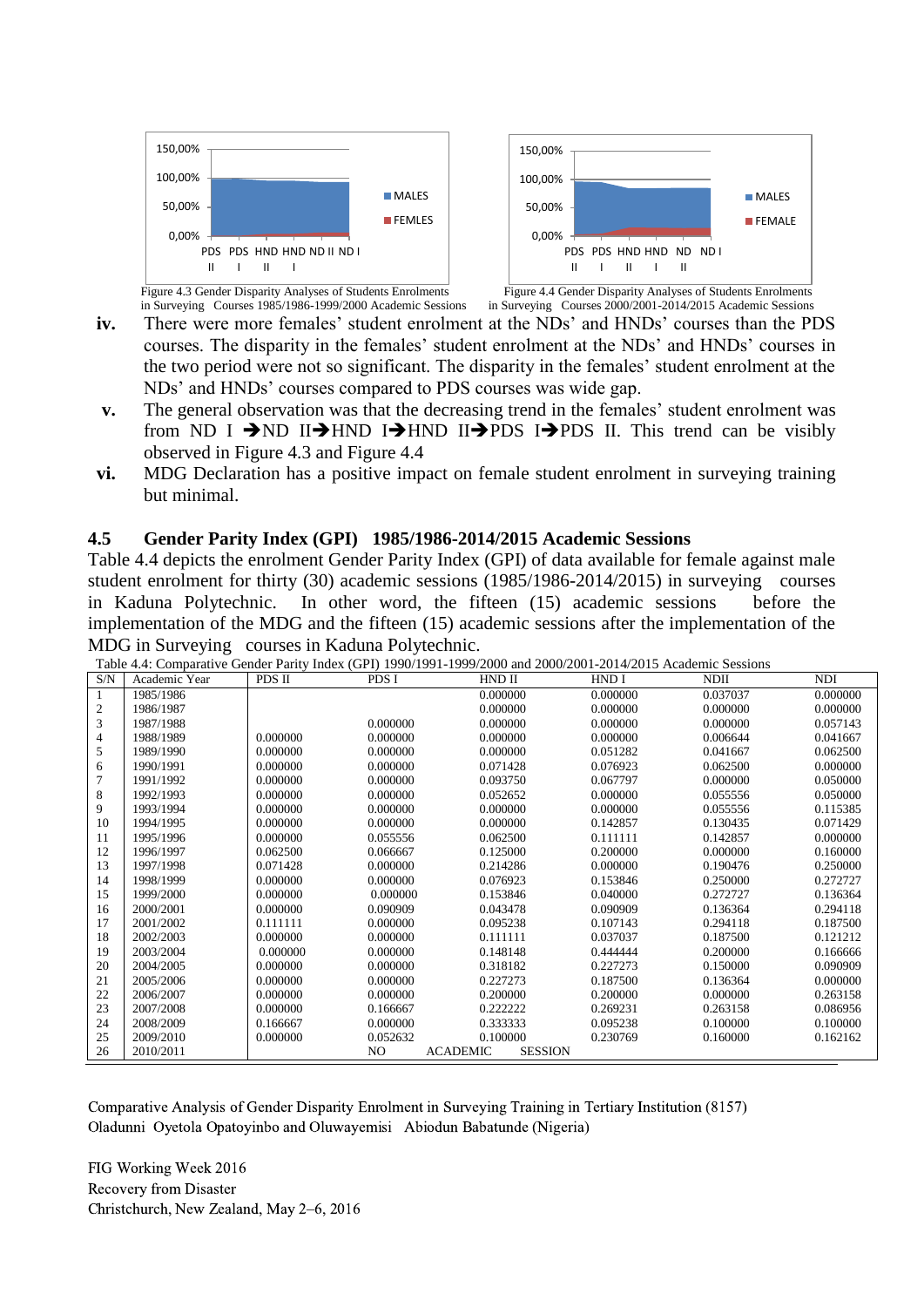| $\sim$<br><u>.</u> | 2011/2012 | 0.052632 | 0.041667 | 0.250000                   | 0.133333 | 0.156250 | 0.371428 |
|--------------------|-----------|----------|----------|----------------------------|----------|----------|----------|
| 28                 | 2012/2013 | 0.043478 | 0.157895 | רררר ו                     | 0.272727 | 0.361111 | 0.222222 |
| 29                 | 2013/2014 |          | NO       | SESSION<br><b>ACADEMIC</b> |          |          |          |
| 30                 | 2014/2015 | 0.045455 | 0.07692  | 0.150000                   | 0.166667 | 0.279070 | 0.118644 |

#### **1) PDS II**

The PDS programmes commenced in 1987/1988 academic session. Therefore record of enrolment into PDS II class commenced in 1988/1989 academic session. GPI between twelve (12) years before the implementation of the MDG 3 (1988/1989 – 1999/2000) shows two  $(2)$  academic sessions with GPI and ten (10) academic sessions without GPI. The first ten academic sessions of without GPI (1988/1989 – 1995/1996 and 1998/1999 -1999/2000) have nil female enrolment for the academic sessions**.** GPI between fifteen years after the implementation of the MDG 3 (2000/2001 – 2014/2015) shows a slight improvement in index with five academic sessions having GPI

### **2) PDS I**

GPI between thirteen (13) years before the implementation of the MDG 3 (1987/1988 – 1999/2000) shows two (2) academic sessions with GPI and eleven (11) academic sessions without GPI. The first eight (8) academic sessions of without GPI (1987/1988 – 1994/1995 and 1997/1998 - 1999/2000) have nil female enrolment for the academic sessions**.** GPI between fifteen years after the implementation of the MDG  $3(2000/2001 - 2014/2015)$  shows a slight improvement in index with five academic sessions having GPI

### **3) HND II**

GPI between fifteen years before the implementation of the MDG 3 (1985/1986 – 1999/2000) shows eight (8) academic sessions with GPI and seven (7) academic sessions without GPI. The first five academic sessions of without (1985/1986 – 1989/1990 and 1993/1994 -1994/1995) have nil female enrolment for the academic sessions. GPI between fifteen years after the implementation of the MDG 3  $(2000/2001 - 2014/2015)$  have all the academic sessions with GPI. In comparing with  $1985/1986 - 1999/2000$  academic sessions, there was an improvement in index.

### **4) HND I**

GPI between fifteen years before the implementation of the MDG 3 (1985/1986 – 1999/2000) shows eight (8) academic sessions with GPI and seven (7) academic sessions without GPI. The first four academic sessions of without GPI (1985/1986 – 1988/1989 and 1992/1993 -1994/1995) have nil female enrolment for the academic sessions**.** GPI between fifteen years after the implementation of the MDG 3 (2000/2001 – 2014/2015) have all the academic sessions with GPI. In comparing with 1985/1986 – 1999/2000 academic sessions, there was an improvement in index.

### **5) ND II**

GPI between fifteen years before the implementation of the MDG 3 (1985/1986 – 1999/2000) shows eleven (11) academic sessions with GPI and four (4) academic sessions without GPI. The first five academic sessions of without GPI (1986/1987, 1987/1988, 1991/1992 and 1996/1997) have nil female enrolment for the academic sessions**.** GPI between fifteen years after the implementation of the MDG 3 (2000/2001 – 2014/2015) have all the academic sessions with GPI. In comparing with 1985/1986 – 1999/2000 academic sessions, there was an improvement in index shows a slight improvement in index with five academic sessions having GPI.

#### **6) ND I**

GPI between fifteen years before the implementation of the MDG 3 (1985/1986 – 1999/2000) shows eleven (11) academic sessions with GPI and four (4) academic sessions without GPI. The

Comparative Analysis of Gender Disparity Enrolment in Surveying Training in Tertiary Institution (8157) Oladunni Oyetola Opatoyinbo and Oluwayemisi Abiodun Babatunde (Nigeria)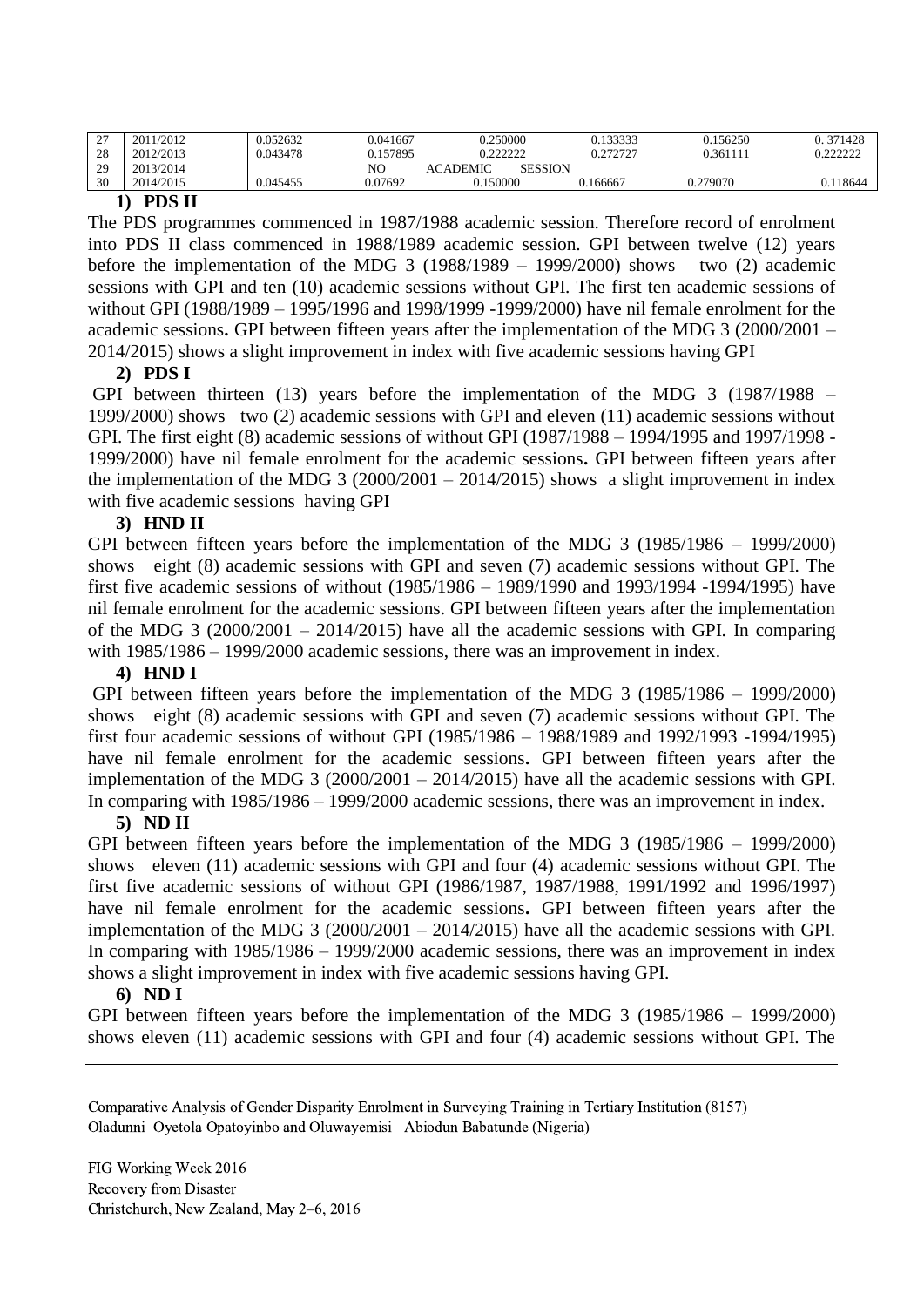first five academic sessions of without GPI (1985/1986, 1986/1987, 199101991 and 1995/1996) have nil female enrolment for the academic sessions**.** GPI between fifteen years after the implementation of the MDG 3 (2000/2001 – 2014/2015) shows an improvement in index in all the academic sessions with GPI. In comparing with 1985/1986 – 1999/2000 academic sessions, there was an improvement in index with five academic sessions having GPI

## **4.3 Comparative Gender Parity Index (GPI) 1985/1986-1999/2000 and 2000/2001- 2014/2015 Academic Sessions**

| . Table 4.5: Comparative Gender Parity Index (GPI) 1990/1991-1999/2000 and 2000/2001-2014/2015 Academic Sessions |  |
|------------------------------------------------------------------------------------------------------------------|--|
|------------------------------------------------------------------------------------------------------------------|--|

| S/N | SURVEYING COURSES IN KADUNA                 | 1999/2000<br>1985/1986<br>to      | 2000/2001<br>2014/2015<br>to      | <b>DIFFERENCE</b> |
|-----|---------------------------------------------|-----------------------------------|-----------------------------------|-------------------|
|     | POLYTECHNIC, KADUNA                         | <b>ACADEMIC SESSIONS (15 Yrs)</b> | <b>ACADEMIC SESSIONS (15 Yrs)</b> |                   |
|     | Post Graduate Diploma in Surveying (PDS) II | 0.012048                          | 0.031915                          | 0.019867          |
|     | Post Graduate Diploma in Surveying (PDS) I  | 0.010695                          | 0.047170                          | 0.036475          |
|     | Higher National Diploma (HND) II            | 0.043165                          | 0.179931                          | 0.136766          |
|     | <b>Higher National Diploma (HND) I</b>      | 0.045558                          | 0.178218                          | 0.132660          |
|     | <b>National Diploma (ND) II</b>             | 0.071207                          | 0.167665                          | 0.096458          |
|     | National Diploma (ND) I                     | 0.071217                          | 0.173127                          | 0.101910          |

Table 4.5 showed comparative Gender Parity Index (GPI) between 1985/1986-1999/2000 and 2000/2001-2014/2015 academic sessions. The comparative index analysis was used to assess the impact of MDG goal. Result showed that the MDG policy on gender bridging between 2000/2001- 2014/2015 academic sessions has no appreciable effect on female enrolment in thesecourses. From the table, it can also be seen that these Indies showing the enrolment of female student to males in surveying courses in Kaduna Polytechnic is completely low in all the

area of studies, particularly in the PDS programmes. .

### **5.1 Findings**

- i. Records of students for fifteen years (2000 2015) and the analysis of results revealed that, there still exist reasonable gaps between female and male enrolment.
- ii. Records of students for fifteen years (2000 2015) in surveying courses revealed a decline and showed that, there still exist reasonable gaps between female and male enrolment in this area of study.
- iii. Female enrolment index since the implementation of the MDG from 1985 to 2000 as against 2000 to 2015 has minimal improvement.
- iv. Enrolment of females to males is completely low in disparity index in all area of studies, particularly in PDS courses
- v. Gender parity which is between 0.97 and 1.03 has not been reached in any of the courses.
- vi. Decline in female enrolment these courses, indicated that work effort has to be put in place to reach the gender parity of between 0.97 and 1.03 as desired.
- vii. MDG target cannot be achieved due to lower enrolment of female students as against males in surveying courses.
- viii. Despite the critical progress in bridging gender gaps, persistent inequalities remain in many regions and at different levels of education

### **5.2 Conclusion**

The task of achieving the target of gender equality in Nigeria by the year 2015 requires not just passive policies that are separate and distinct, but an active process embodying proper analysis, goal

Comparative Analysis of Gender Disparity Enrolment in Surveying Training in Tertiary Institution (8157) Oladunni Oyetola Opatoyinbo and Oluwayemisi Abiodun Babatunde (Nigeria)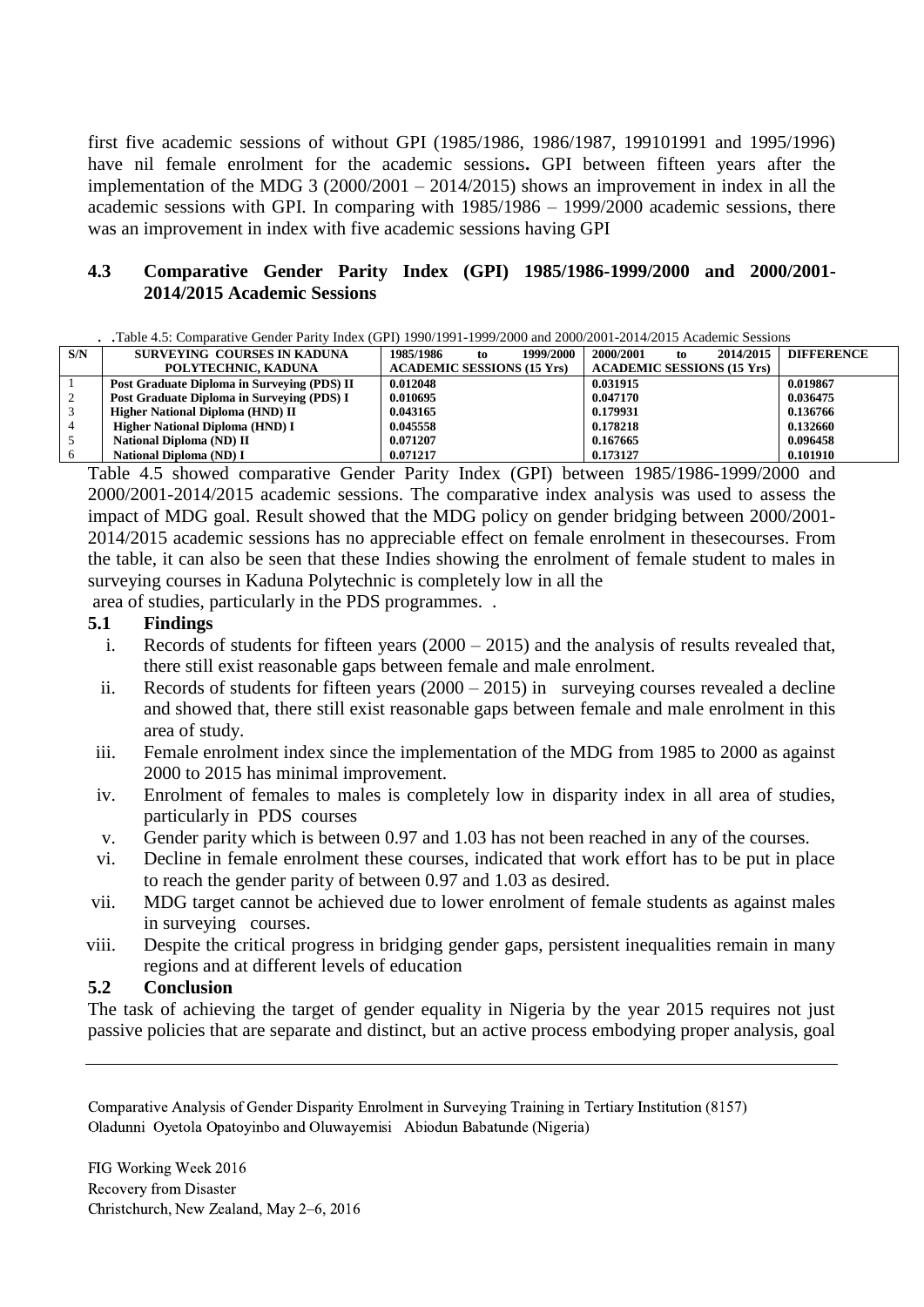definition, action programs and monitoring results. Mainstreaming gender is necessary as a mechanism to promote gender sensitivity in all policies and programmes.

Surveying education is very crucial to the development of any nation and educating a woman reflects educating a nation. There are always new opportunities for female surveyors. For this opportunity not to be lost there is need for prompt response in terms of acquisition of training to assume such roles Her education in surveying will therefore places her in a better position to facilitate the development of her nation. Therefore there is need to take a proactive approach in the education system with the aim of achieving the MDG goal.

#### **5.3 Recommendation**

To compliment the bridging gap strategies put forward by other studies on this subject the following are therefore proffered:

- 1. Re-vitiation of admission policy on locality and merit. Embargo should be lifted on this policy, instead, replaced with eligible female candidate irrespectful of locality and merits.
- 2. Re-vitiation of Pre-National Diploma in the technical institution at this time is indispensable to beef-up surveying training programmes for females in Nigeria.
- 3. Considering female multiple responsibilities in our day-to-day life, especially in the family circle, there is need for surveying training for females.
- 4. Increased enlightenment programmes for females to overcome cultural factors as well as societal conditions. This will make the female surveyors contribute maximally to her community and national development.
- 5. Every Surveying and Geoinformatics institution should engage in free Elementary Surveying training for female students immediately after secondary education (before the release of WAEC, NECO, NABTEB, etc). This will make them to be more focus and serious rather than engaging in what will be hazardous and disastrous to their health and career in life
- 6. Labour laws should be fine-tuned to allow female students who showed interest in surveying education to be given free scholarship throughout their career in life by the government. This will motivate both parents and female students to study surveying. .
- 7. Amendments to admission policies to accommodate more females under the "educationally disadvantaged" should be encouraged most especially in surveying. **.**This will increase the number of female that may be admitted into tertiary institutions in these subjects. The points required for admission into tertiary institutions for surveying courses should be made lower for females' student than their male counterparts.
- 8. Government and other stake holders in education should embark on awareness programmes through workshops and seminars to educate girls, women, parents and general society on the benefits of surveying education for women.
- 9. Female Lecturers employment should be increased most especially in courses with female declined enrolment like surveying. Male Lecturers should accommodate female Lecturers in their midst to serve as role model and encouragement to the female students.

Implantation of the strategies suggested in this study, if carefully implemented especially at the post-2015 global development agenda of the Sustainable Development Goals (SDGs) (UNDP, 2015), the gender disparity will be eliminated. This will also recover the profession of surveying from disaster.

Comparative Analysis of Gender Disparity Enrolment in Surveying Training in Tertiary Institution (8157) Oladunni Oyetola Opatoyinbo and Oluwayemisi Abiodun Babatunde (Nigeria)